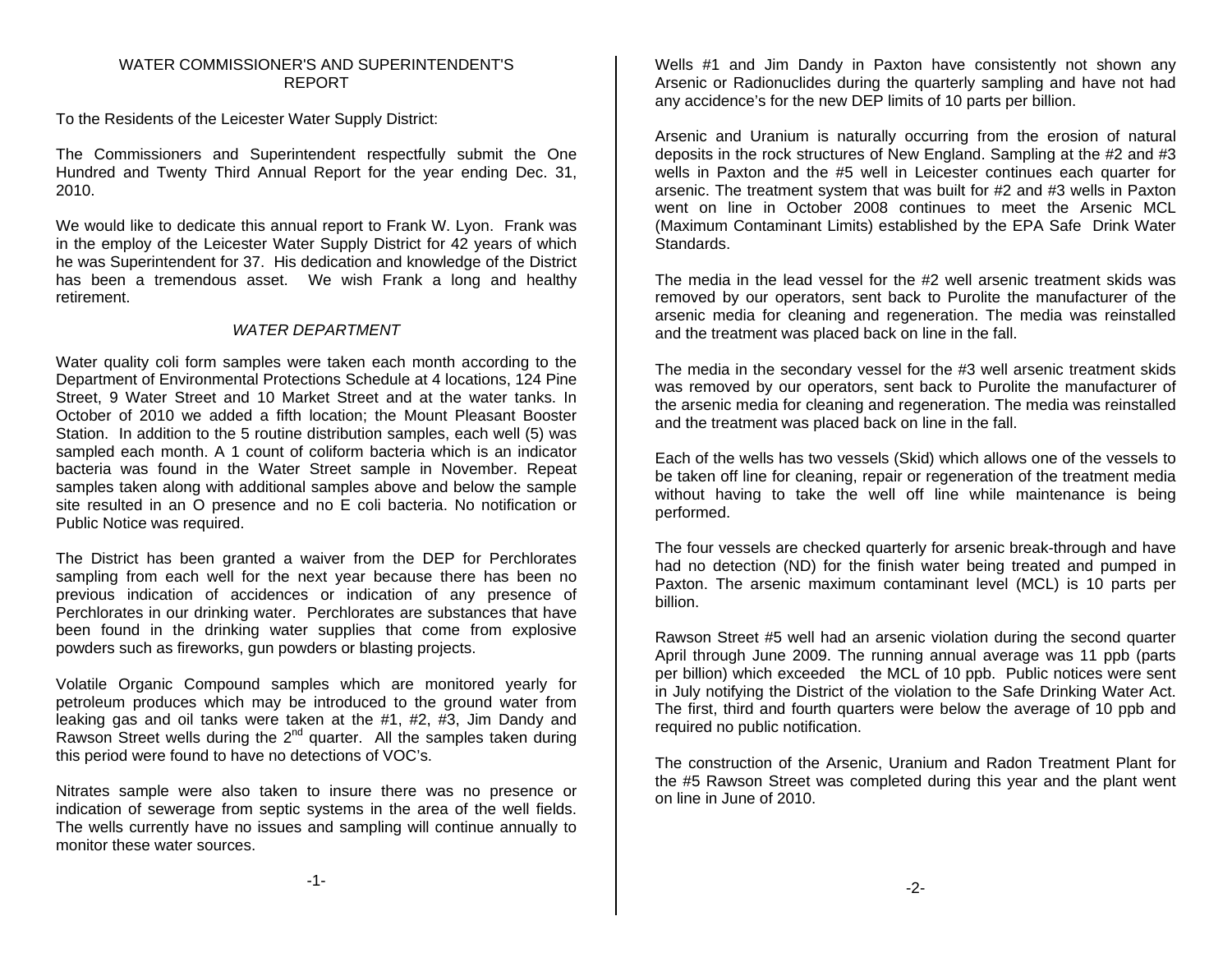The new Hersey radio read meters have been performing as expected. The meters are read by a lap top computer minimizing the reading process and ensuring the readings are not visually mis-read or entered incorrectly.

In June 2010, the Tenth Consumer Confidence reports were mailed to the District which included information for the previous year 2009

Each year the Consumer Confidence reports are mailed to the residence of the District by June 30 and include the information about water quality of each source, information about progress the District is making in protecting the sources and pertinent information about treatment along with general district business.

On November 17, 2010, Governor Duval Patrick signed legislation into law, Chapter 374 of the Acts of 2010. This legislation "increases the fines for interference with water meters by changing the language in Section 11 of Chapter 165 to allow for fines that would be triple the amount of damages or \$1,000 whichever is greater. The law also allows for the damages to include the value of the water used and the cost of labor and equipment repair or replacement."

# *SEWER DEPARTMENT*

In September 2010, the LWSD was issued a new, 5-year renewal of their National Pollution Discharge Elimination System (NPDES) permit. Some of the major changes in this permit include a decrease in our discharge limits for Total Phosphorous, Total Recoverable Copper, Aluminum and Ammonia-Nitrogen. We must also report quarterly for Total Kjedahl Nitrogen, Total Nitrate and Total Nitrite. In our previous permit we were required to perform quarterly toxicity testing on our effluent. This has been reduced to semi-annual testing.

Due to these decreased permit limits, the LWSD would like to caution ratepayers that modifications to our current plant may have to be contemplated within this permit cycle.

The monthly test results of the daily laboratory analysis have been forwarded to the Department of Environmental Protection (DEP) and the Environmental Protection Agency (EPA) as required. In addition quarterly sampling was conducted to determine the Toxicological for Acute and Chronic species survival of the treated effluent from the WWTP. There were no exceptions during 2010.

The District currently operates eight (8) Wastewater Pump Stations (WWPS) for the LWSD and three (3) WWPS Pump Stations for the Hillcrest Sewer District. All together at the end of 2010 the District operations

include 11 Waste Water Pump Stations, 5 Drinking Water Pump Stations and 3 Drinking Water Booster Stations in addition to the WWTP located on Pine Street.

The Commissioners once again caution the residence of the District about sump pumps, roof drains, removing cleanout covers to allow surface water to enter the sanitary sewer or any other means of allowing rain or surface water to be discharged to the sanitary sewer system.

District Rules and Regulations read as follows: Article 4 Section 6 Specific Prohibitions: The following discharges are specifically prohibited:

- A. Groundwater, storm water and surface waters, including but not limited to, roof and surface runoff, and subsurface drainage.
- B. No water from pools, reservoirs, or cellars shall be drained into any sanitary sewer either by gravity or pump.

Should your residence be found in violation through random inspections and smoke testing, the offender will be given 30 days to correct the violation and will be fined or service discontinued according to the penalty section of the Rules and Regulation.

Copies of the Rules and Regulations are available at the office or can be found on the Districts Web Site at LWSD.Net along with Notices, Applications and other District information.

## **Minutes of the 123rd Annual Meeting Leicester Water Supply District April 27, 2010**

 In accordance with the warrant legally served and posted, the legal voters of the Leicester Water Supply District met in the Leicester Water Supply District Meeting Hall, 124 Pine Street, in the Town of Leicester on Tuesday April 27, 2010 at seven in the evening ( 7:00 pm), to act on the following Articles, viz:

The meeting was called to order at 7:30 p.m. by the District Moderator Leonard S. Gabrila, after a quorum was declared with 16 signed in voting residence.

 A Motion was made by the Clerk to dispense with the reading of the Articles as everyone present had a copy of the Warrant. A second was made and voted in the affirmative. None opposed.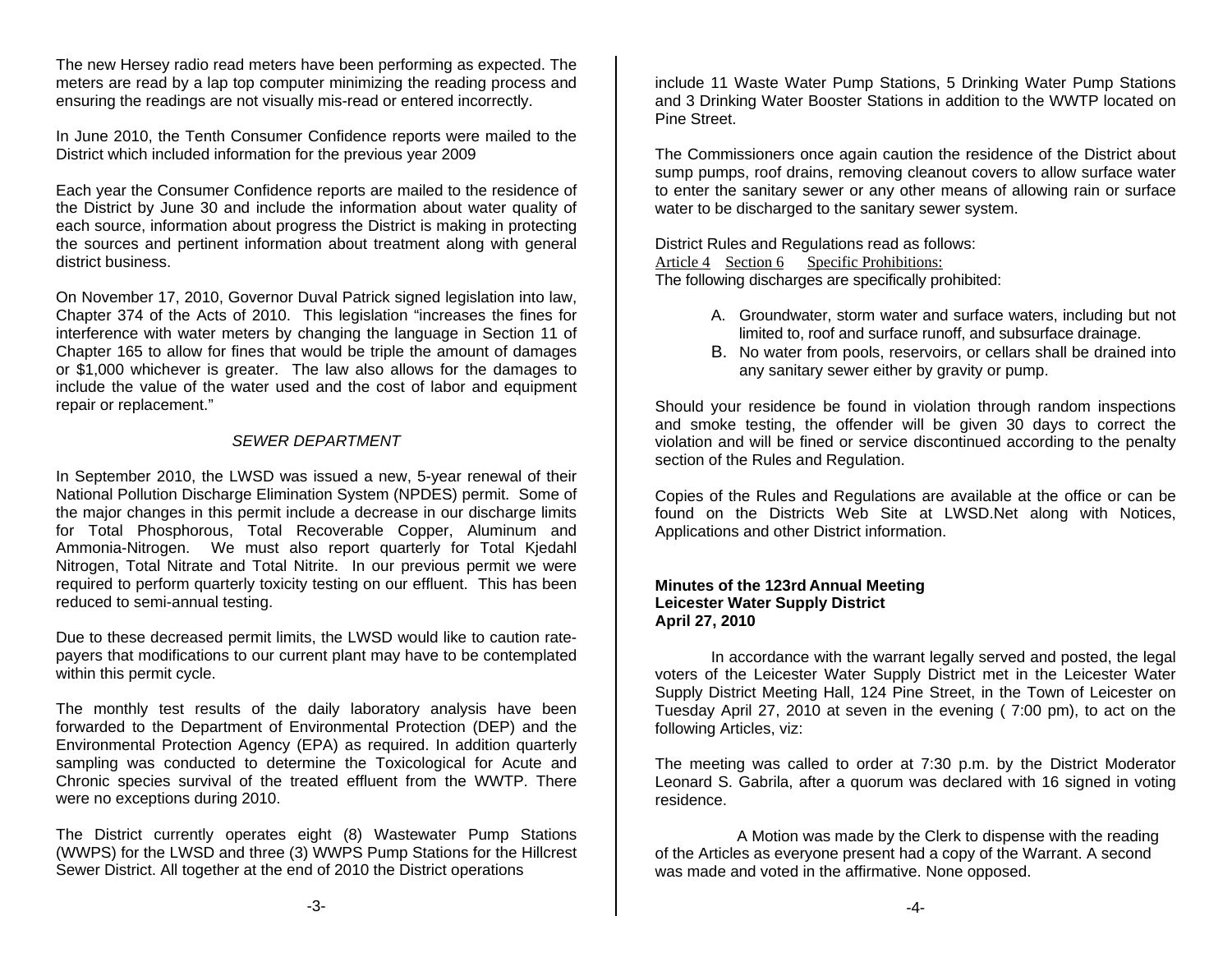ARTICLE 1 A motion to be made to dispense with the reading of the Officers Reports as copies of the 122nd Annual Report was present and that the reports of the District Officers be accepted with the exception of any typographical errors. A second was made and voted. None opposed,

ARTICLE 2 Robert F. Wilson nominated Leonard S. Gabrila for Water Commissioner for a term of three years. Motion was seconded. Motion was made and seconded that the Clerk cast one ballot for Leonard S. Gabrila Water Commissioner for a term of three years. None opposed

ARTICLE 3 J. Donald Lennerton made a motion that the District vote to pay the District Officers as follows for the fiscal year beginning July 1, 2010.

| Commissioner Chairman       | 2.029.00 |
|-----------------------------|----------|
| 2 other Commissioners, each | 1,760.00 |
| Moderator                   | 137.50   |
| Clerk                       | 302.50   |
| TOTAL                       | 5,989.00 |
|                             |          |

A second was made and voted.

ARTICLE 4 Robert F. Wilson made the motion that the District vote to raise and appropriate the following sums of money to defray the expenses of the District for the fiscal year beginning July 1, 2010.

Water Maintenance...(RP \$315,523.68)..(TAF \$26,279.68)............ \$341,803.36 Sewer Maintenance...(RP\$363,072.52)..(TAF\$60,348.70).............. \$423,421.22

(RP Raise and Appropriate – TAF Transfer from Available Funds)<br>\$765.224 \$765,224.58

To transfer from the

Rawson, Holcomb, Utica and Breezy Green Lateral Account

| To Maturing Debt (Principal\$    | 13.750.00 |
|----------------------------------|-----------|
| To Interest on Debt (Interest)\$ | 4.812.50  |
| <b>TOTAL</b>                     | 18.562.50 |

#### To transfer from the

| Waite Street, Massasoit, Rural, Chapel Sewer Lateral Account |  |           |
|--------------------------------------------------------------|--|-----------|
| To Maturing Debt (Principal) \$                              |  | 30.834.00 |
| To Interest on Debt (Interest)\$                             |  | 31.603.83 |
| TOTAL                                                        |  | 62.437.83 |

| To transfer from the<br>Lake Sargent Drive / Paxton Street Sewer Lateral Account<br>To Maturing Debt (Principal\$<br>To Interest on Debt (Interest)\$<br>TOTAL<br>\$ | 9,460.00<br>9,933.00<br>19,393.00    |
|----------------------------------------------------------------------------------------------------------------------------------------------------------------------|--------------------------------------|
| To transfer from the<br>Mannville Street Sewer Lateral Account<br>To Maturing Debt (Principal\$<br>To Interest on Debt (Interest)\$<br>\$<br>TOTAL                   | 11,000.00<br>11,495.00<br>22,495.00  |
| To transfer from the<br>Route 9 West Sewer Lateral Account<br>To Maturing Debt (Principal\$<br>To Interest on Debt (Interest)\$<br>\$<br>TOTAL                       | 84,678.00<br>80,337.80<br>165,015.80 |

The motion was seconded and voted: None opposed

ARTICLE 5 J. Donald Lennerton made the motion that the District vote to authorize the Treasurer with the approval of the Commissioners to borrow in anticipation of the revenue for the fiscal year beginning July 1, 2010, in accordance with Mass. Gen. Laws, c. 44, sec 4 and Acts in amendment thereon, and including in addition thereto, Chapter 849 of the Acts of 1969, as amended, by issuing a note or notes payable within one year and renew any note or notes as may be given for a period of less than one year.

The motion was seconded and voted unanimously.

ARTICLE 6 Robert F. Wilson moved that the District vote to transfer the sum of Twenty Five Thousand Dollars from Available funds to the Maintenance Accounts to defray the expenses of the District for the fiscal year beginning July 1, 2009.

The motion was seconded and voted unanimously.

ARTICLE 7 J. Donald Lennerton made the motion that the District vote to transfer the sum of Ten Thousand Dollars (\$10,000.00) from the Available Funds to complete the paving of the Harberton Drive sewer line project.

The motion was seconded and voted: None opposed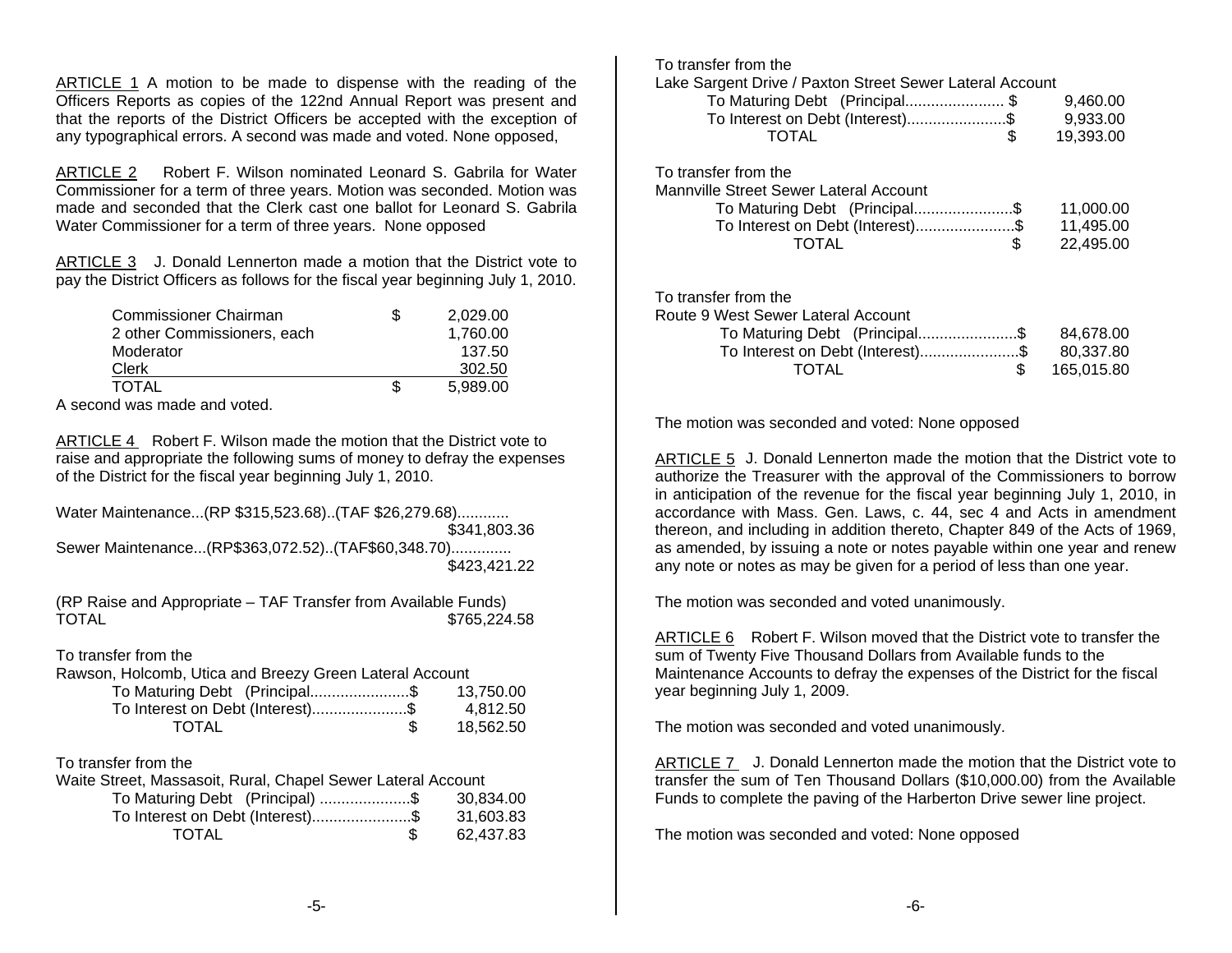ARTICLE 8 Robert F. Wilson moved that the District vote to transfer the sum of One Hundred Thirty Thousand Dollars (\$130,000.00) from the Sewer Stabilization Account to complete the relocation of the sewer effluent line.

The motion was seconded and voted: None opposed

ARTICLE 9 Robert F. Wilson moved that the District vote to transfer the sum of Fifty Three Thousand One Hundred Eighty Eight Dollars and 29 cents (\$53,188.29) from Deerpond Drive Lateral Account to the Treatment Plant Upgrades and Engineering Account.

The motion was seconded and voted: None opposed

The meeting was adjourned at 7:50 p.m. after a motion and a second was made. 16 legal votes attended the meeting

The motion was seconded and voted: None opposed:

Respectfully submitted, Frank W. Lyon District Clerk April 30, 2010

#### **Minutes of the Special District Meeting Leicester Water Supply District May 27, 2010**

 In accordance with the warrant legally served and posted, the legal voters of the Leicester Water Supply District met in the Leicester Water Supply District Meeting Hall, 124 Pine Street, in the Town of Leicester on Thursday, May 27, 2010 at six thirty in the evening ( 6:30 pm), to act on the following Article, viz:

The meeting was called to order at 6:40 p.m. by the District Moderator Leonard S. Gabrila. A Quorum was declared with 15 signed in voting residence.

 The Chairman of the Board of Commissioners advised that the District Clerk, Frank W. Lyon was unavailable to attend this meeting and a temporary District Clerk needs to be appointed for Leicester Water Supply District's Special District Meeting and Regular Commissioners Meeting Thursday, May 27, 2010.

 A Motion was made by Robert F. Wilson to appoint Patricia Grady as the Temporary District Clerk for Leicester Water Supply District for the Special District Meeting and Regular Commissioners Meeting, Thursday, May 27, 2010. J. Donald Lennerton seconded. Voted Unanimously.

 A Motion was made by the Clerk to dispense with the reading of the Article as everyone present had a copy of the Warrant. A second was made and voted in the affirmative. None opposed.

Article 1: Motion: That the sum of \$370,000 is hereby appropriated to pay additional costs of making improvements to (i) the District's water treatment facility for the removal of uranium, arsenic and radon from the #5 Rawson Street Well in Leicester and (ii) the District's water treatment facility for the removal of arsenic from the #2 and #3 Wells in Paxton, and for the payment of all other costs incidental and related thereto, which amount shall be expended in addition to the \$780,000 appropriated by the District for these projects under Article 10 of the Warrant at the District Meeting held on April 24, 2007, and that to meet this appropriation, the Treasurer, with the approval of the District Commissioners, is authorized to borrow said amount under and pursuant to Chapter 44 of the General Laws, or pursuant to any other enabling authority and to issue bonds or notes of the District. Voted 15 yes 0 no.

The meeting was adjourned at 6:50 p.m. after a motion and a second was made. 15 legal votes attended the meeting

Respectfully submitted, Patricia Grady Temporary District Clerk May 28, 2010

## **Minutes Special District Meeting Leicester Water Supply District June 29, 2010**

In accordance with the warrant legally served and posted, the legal voters of the Leicester Water Supply District met in the Leicester Water Supply District Meeting Hall, 124 Pine Street, in the Town of Leicester on Tuesday June 29, 2010 at six thirty in the evening (6:30 pm), to act on the following Articles, viz:

The meeting was called to order at 6:30 p.m. by the District Moderator Leonard S. Gabrila after a quorum was declared with 17 signed in voting residence.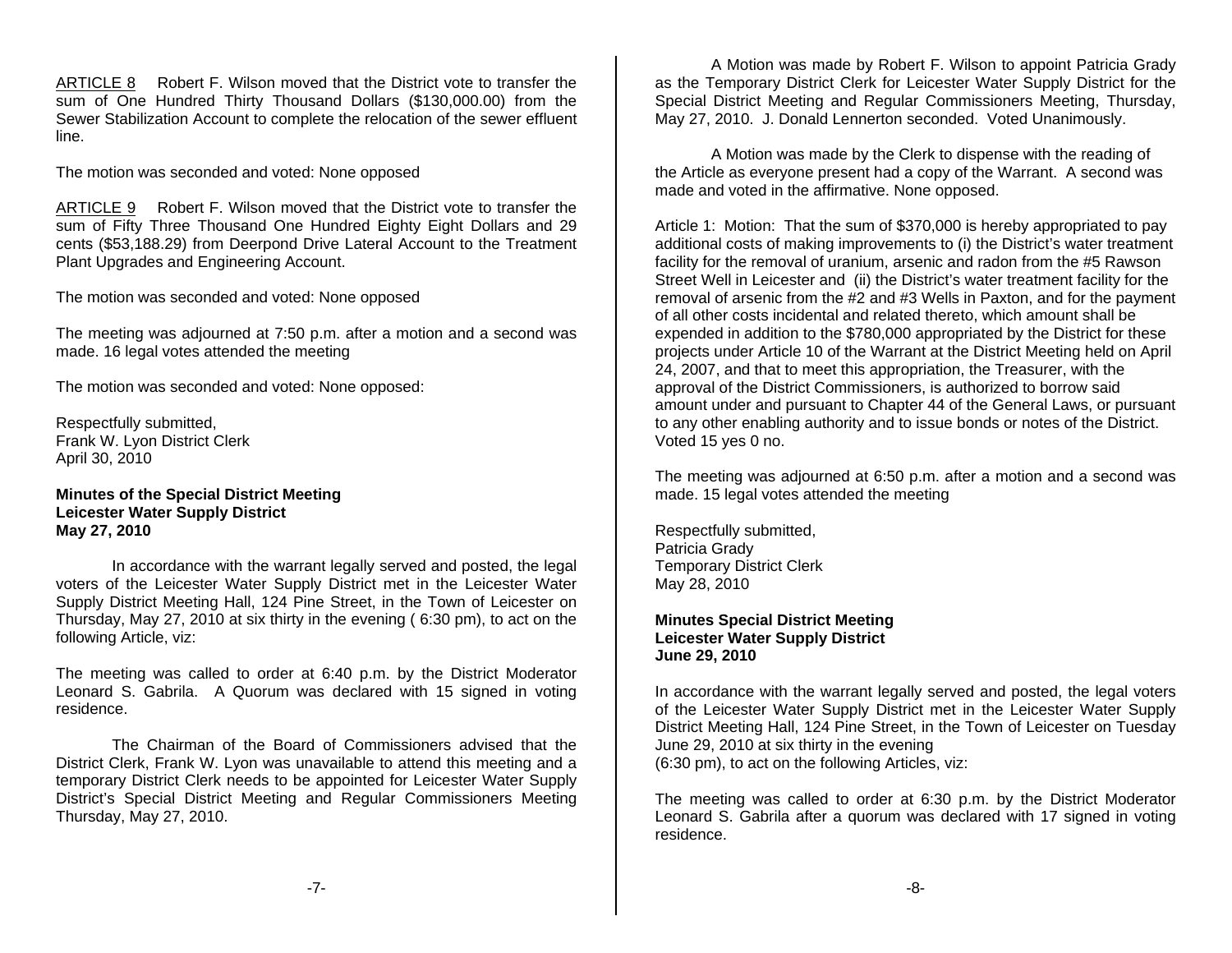A Motion was made by the Clerk to dispense with the reading of the Articles as everyone present had a copy of the Warrant. A second was made and voted in the affirmative. None opposed.

**ARTICLE 1 -** Robert F. Wilson moved that the District vote to create a Water Development Account and a Sewer Development Account and to transfer from Available Funds the sum of NINE HUNDRED EIGHTEEN THOUSAND TWO HUNDRED SEVENTY FIVE DOLLARS AND *77/100* (\$918,275.77) to the Water Development Account and the sum of ONE MILLION NINE HUNDRED FIVE THOUSAND NINE HUNDRED FIFTY FOUR DOLLARS AND *89/100* (\$1,905,954.89) to the Sewer Development Account.

Each account shall be voted by the District at a District meeting and used as indicated for

Development of the Water and Sewer Systems, Engineering, Replacement and or

maintenance repairs which may include debt service for the respective Development

Accounts. A second was made and voted. None opposed

The meeting was adjourned at 6:50 p.m. after a motion and a second was made. 17 legal votes attended the meeting

The motion was seconded and voted: None opposed:

Respectfully submitted, Frank W. Lyon District Clerk June 30, 2010

#### **RECEIPTS**

| <b>WATER REVENUE</b>                           | \$292,627.66   |
|------------------------------------------------|----------------|
| <b>SEWER REVENUE</b>                           | \$343,170.51   |
| <b>INTEREST INCOME BANK ACCOUNTS</b>           | \$15,362.74    |
| <b>INTEREST SEWER STAB. ACCOUNT</b>            | \$365.21       |
| <b>INTEREST BREEZY/RAWSON LATERAL</b>          | \$190.30       |
| <b>INTEREST MANNVILLE LATERAL</b>              | \$1,227.17     |
| <b>INTEREST PAXTON/LAKE SARG. LATERAL</b>      | \$807.43       |
| <b>INTEREST ROUTE 9 LATERAL</b>                | \$3,232.05     |
| <b>INTEREST WAITE/CHAPEL LATERAL</b>           | \$2,218.45     |
| <b>OTHER CHARGES</b>                           | \$26,505.03    |
| <b>WATER CONNECTION FEES</b>                   | \$16,508.00    |
| <b>SEWER CONNECTION FEES</b>                   | \$18,269.60    |
| HILLCREST WATER ASSESSMENTS                    | \$14,728.21    |
| HILLCREST SEWER ASSESSMENTS                    | \$21,167.00    |
| HILLCREST SEWER INSPECTION FEES                | \$120.00       |
| BETTERMENT COLLECTIONS                         | \$215,090.46   |
| BETTERMENT INTEREST                            | \$125,470.80   |
| REIMBURSEMENT FROM USDA WATER TREATMT          | \$746,000.00   |
| <b>GRANT MONIES</b>                            | \$393,976.00   |
| <b>MTBE MONIES</b>                             | \$64,287.68    |
| <b>TOTAL RECEIPTS</b>                          | \$2,301,324.30 |
| <b>DISBURSEMENTS</b>                           |                |
| <b>WATER MAINTENANCE</b>                       | \$330,469.51   |
| <b>SEWER MAINTENANCE</b>                       | \$408,614.81   |
| <b>MATURING DEBT</b>                           | \$208,933.00   |
| <b>INTEREST ON DEBT</b>                        | \$153,014.17   |
| WORCESTER COUNTY RETIREMENT                    | \$18,869.00    |
| ART #7 4-28-09 HARBERTON SEWER REPL            | \$53,133.52    |
| ART #7 4-27-10 HARBERTON PAVING                | \$8,471.03     |
| ART #10 4-24-07 WATER TREATMENT PROJ           | \$879,393.45   |
| ART #7 4-29-08 DUTTON POND BYPASS              | \$35,370.68    |
| ART #8 4-27-10 DUTTON POND BYPASS              | \$127,348.90   |
| TOTAL DISBURSEMENTS<br><b>ANALYSIS OF CASH</b> | \$2,223,618.07 |
| <b>WATER DEVELOPMENT</b><br>10                 | \$918,285.83   |